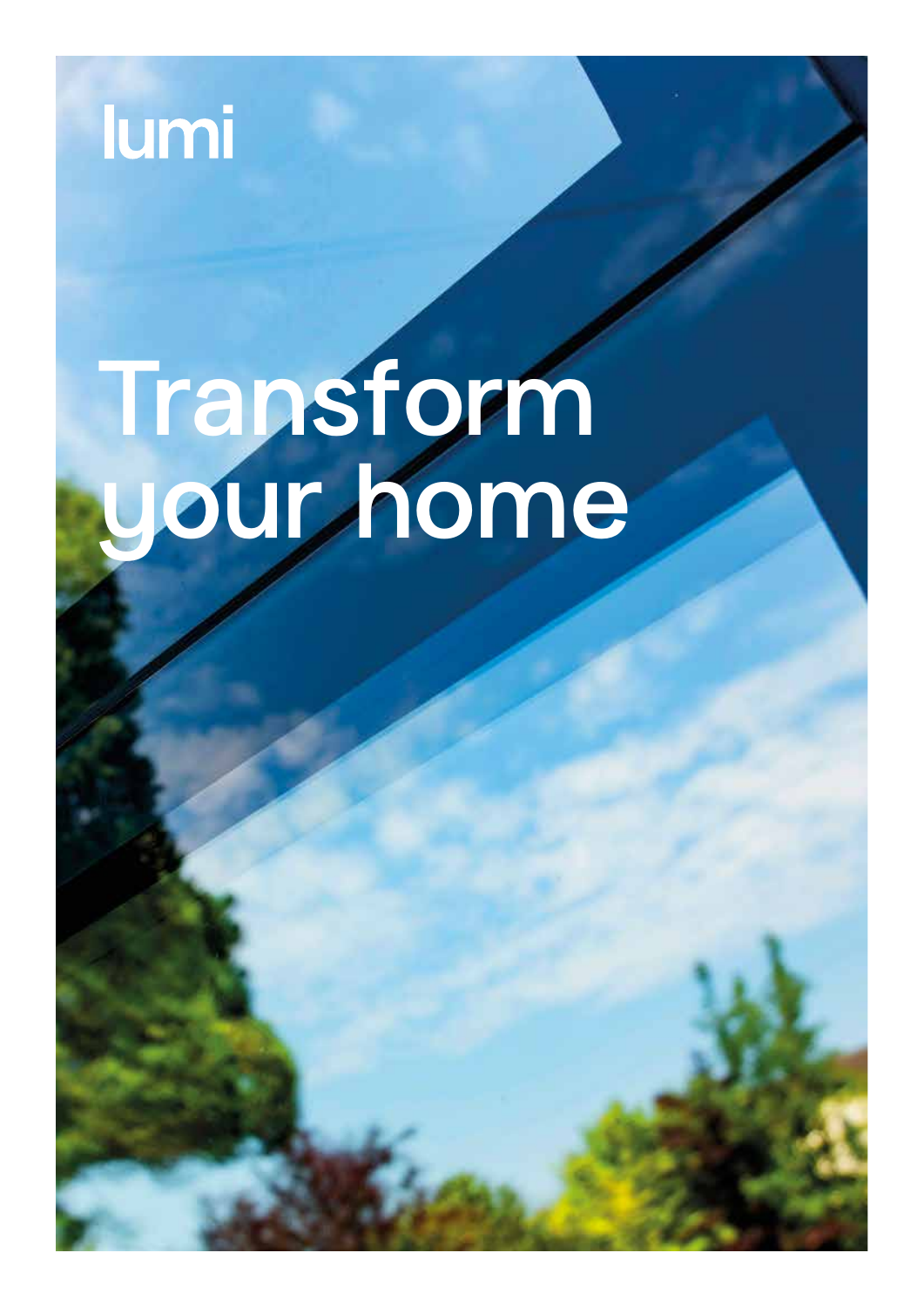Lumi won't just transform your home's appearance, it will look after your family's safety with super-secure features and protect the environment by being amazingly energy efficient.

Lumi's edge to edge design with no vertical or horizontal frame allows more light in. Argon filled and ultra-bonded they let less heat out.

The appeal of Lumi is more than surface deep. Robust security features are built in, making Lumi one of the most security-conscious window designs in the world.





The most elegant way to transform how your home looks, how it feels, and how you enjoy living in it.



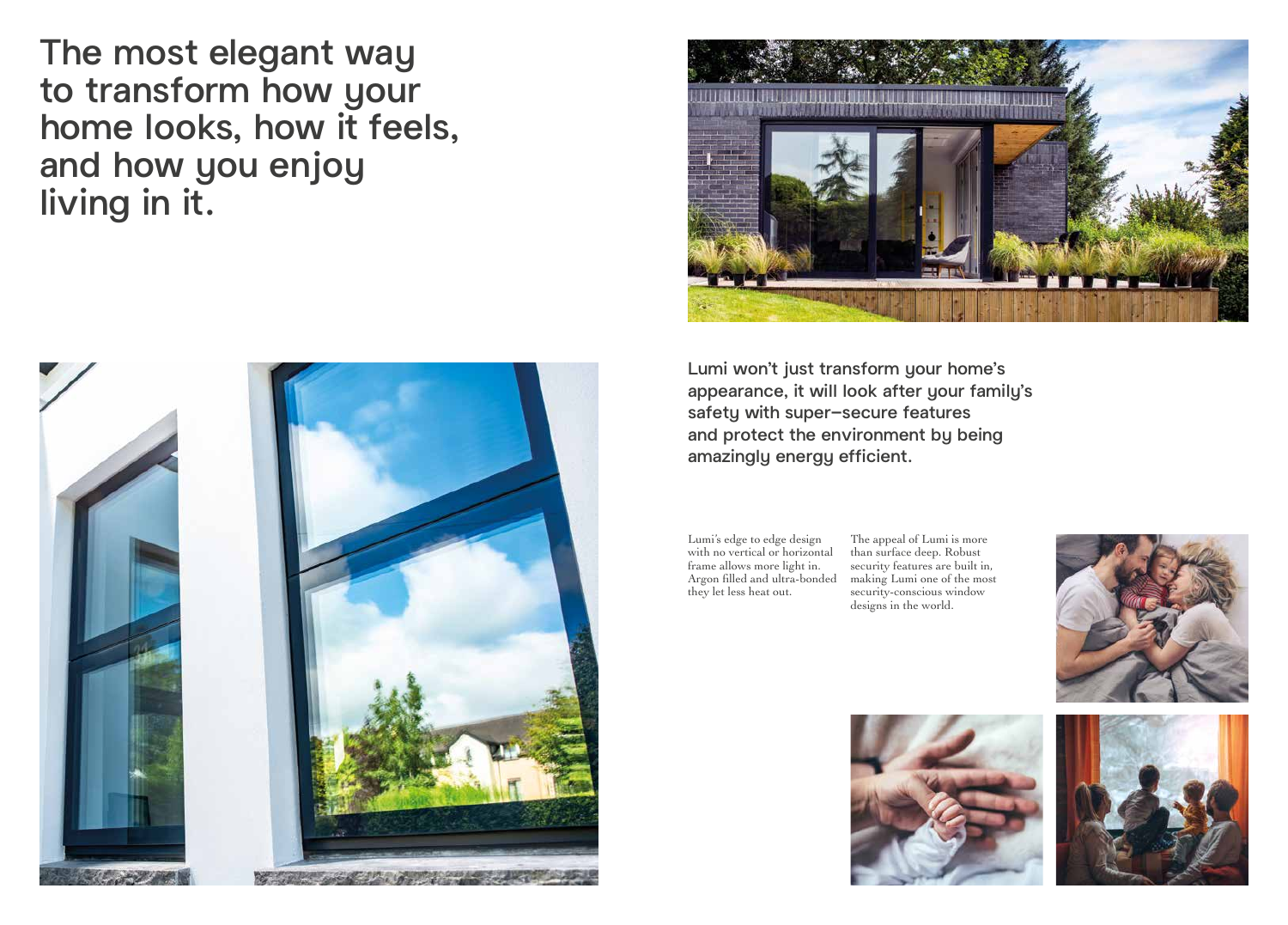Lumi's clean lines add modern elegance and cutting-edge sophistication to your home's exterior. They look amazing from the inside too. With a vast expanse of glass, nothing comes between you and your view.





**Lumi's sleek, modern design**<br>
WINDOWS Department of the state of the state of the state of the state of the state of the state of the state of the state of the state of the state of the state of the state of the state of will transform the look of your home, no matter what sort of home it is.

Perfect for replacing your old windows, Lumi has been designed to slot into the space they leave behind.

LUMI

Lumi glass is bonded flat to the unit structure and fixed in place with super-tight double gasket technology. It's not just great for letting light in, it's brilliant at keeping noise out.



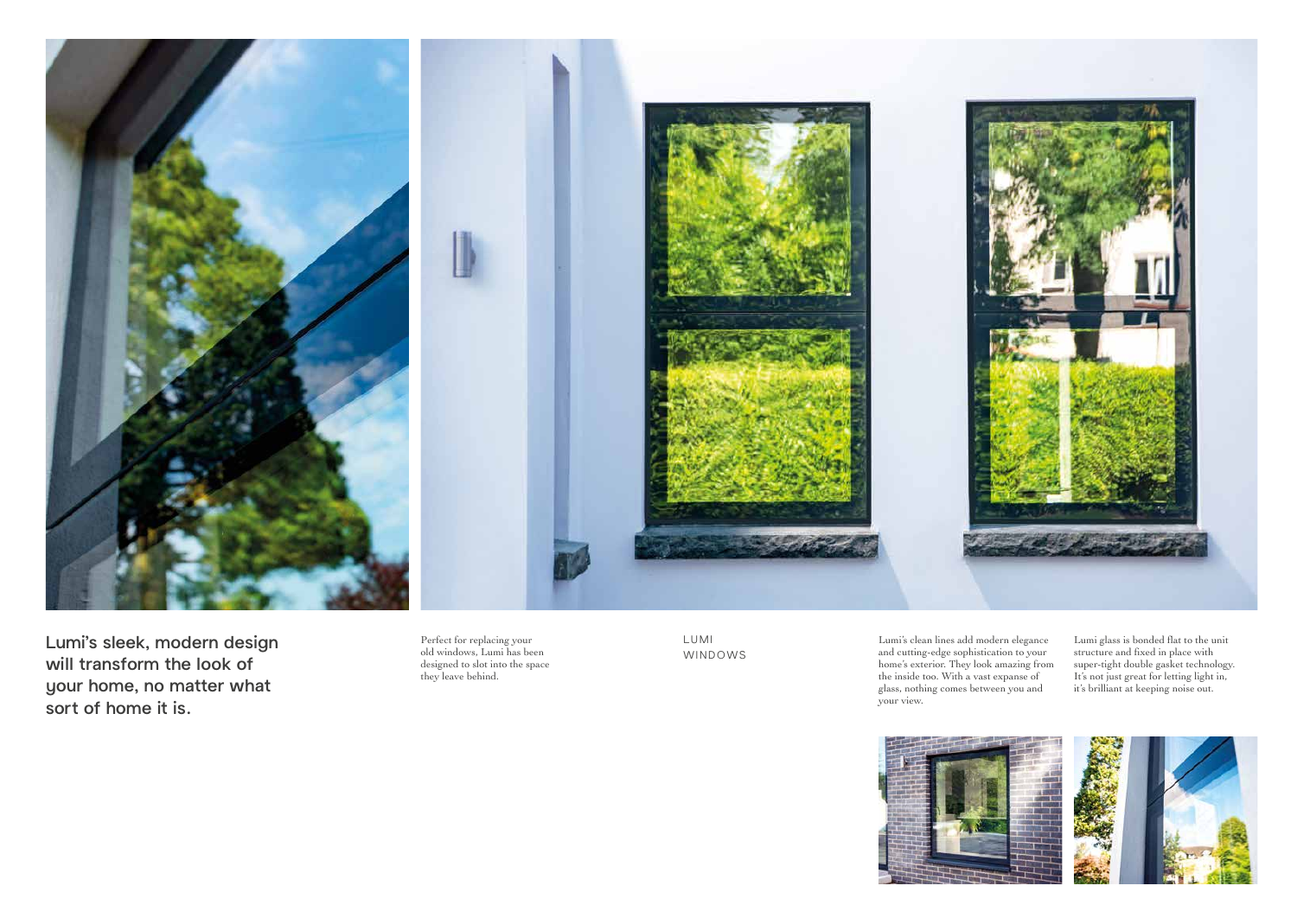Take the inside out; invite the outside in. Available in 2 pane and 4 pane, Lumi lift and slide doors are every bit as stunning as Lumi windows. Equally secure too, with strong locks and robust design features, yet light and effortless to move.









LUMI LIFT & SLIDE DOORS

LUMI SILKA DOOR COLLECTION

We have created a sleek and effortlessly luxurious range of doors called Silka. They make a stylish statement, while complementing your new Lumi windows.